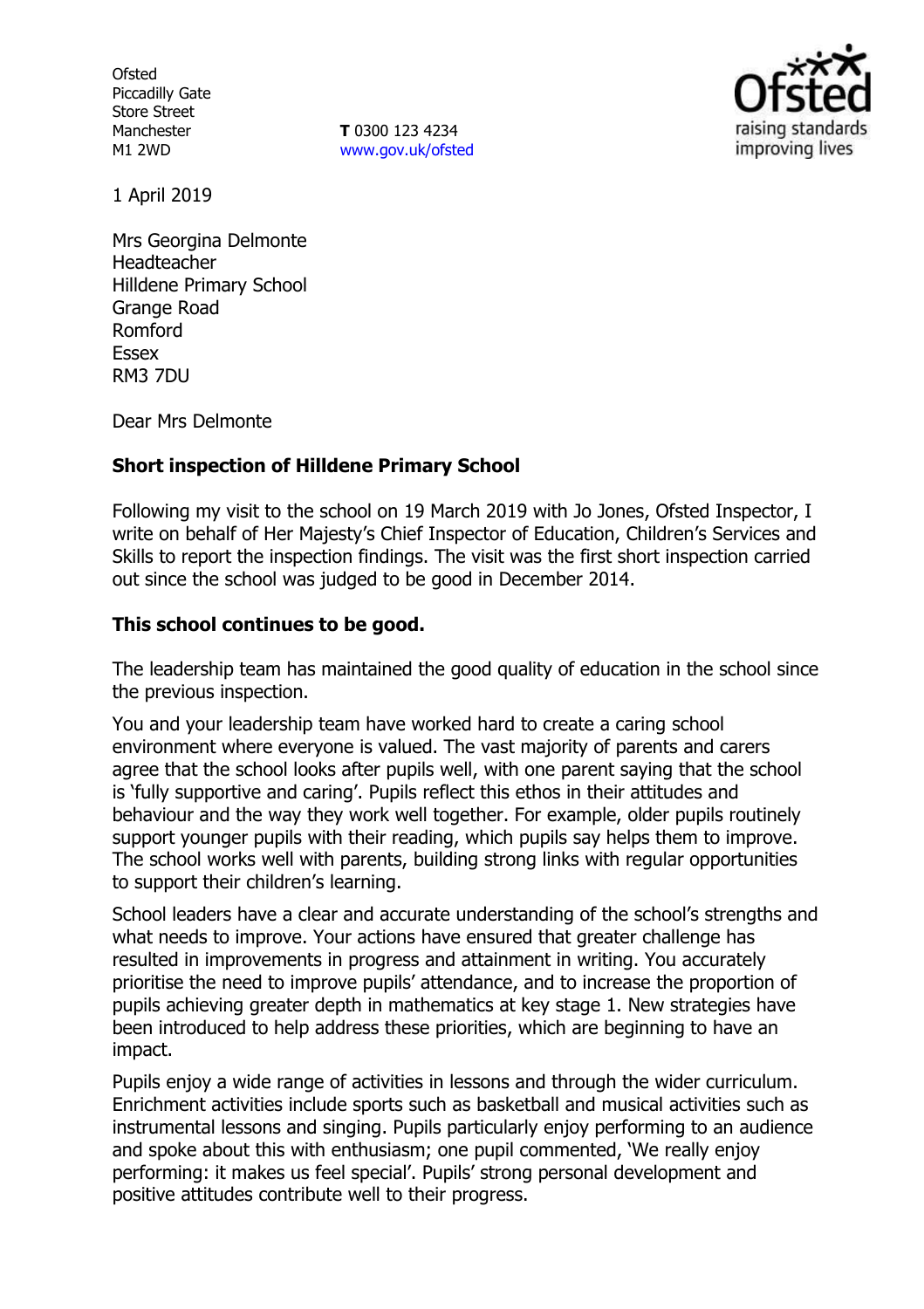

# **Safeguarding is effective.**

The leadership team has ensured that all safeguarding arrangements are fit for purpose. Leaders, including the governing body, have ensured that keeping children safe is at the forefront of the school's work. You have created a nurturing environment where pupils feel protected and cared for.

Staff training is up to date and all staff are regularly reminded about their duties with regard to safeguarding pupils. As a result, all staff know, understand and follow the current statutory guidance and are vigilant in safeguarding pupils' welfare. Regular meetings ensure that they have good knowledge of local issues. Clear processes are in place so that staff know how to report concerns promptly. Safeguarding records are detailed and of a high quality. Leaders swiftly and carefully follow up any issues, working well with outside agencies.

The school's single central record is maintained well and checked regularly by you and governors. Leaders complete all the required checks to ensure that staff and volunteers are suitable to work in the school.

Pupils say they feel safe in school and the overwhelming majority of parents who answered Ofsted's online questionnaire agreed. Pupils are taught how to make sensible choices to help keep themselves safe outside school in a variety of situations. They say they understand about different forms of bullying, including online bullying, and that incidents are rare. However, if bullying does happen they know who to talk to and are confident that an adult will deal with it quickly. Leaders have developed a strong safeguarding culture in the school which is supported well by effective systems and practices.

## **Inspection findings**

- The first key line of enquiry focused on leaders' work to support teachers in improving pupils' progress in mathematics at key stage 1 so that a higher proportion attain the higher standard. This was because in 2018 attainment at the higher standard dipped below national averages. I focused on pupils in key stage 1, particularly progress made by disadvantaged pupils.
- Leaders have introduced new strategies to secure improvements, which are now being implemented in lessons. Teachers are planning more carefully to build on pupils' prior knowledge and strengthen their fluency in calculation. This in turn is supporting pupils well in improving the accuracy of their work. Strategies to deepen pupils' learning through problem-solving activities are also being implemented. The work given to pupils was mostly appropriately challenging, including for higher attainers.
- Work in pupils' books, including those of disadvantaged pupils, shows that they are making stronger progress over time. Improved understanding is shown in some pupils' ability to identify their own mistakes and self-correct their calculations. Some pupils know a variety of calculation strategies and are able to challenge themselves to find the most efficient way to solve a problem. However, pupils do not yet have regular and sustained opportunities to deepen their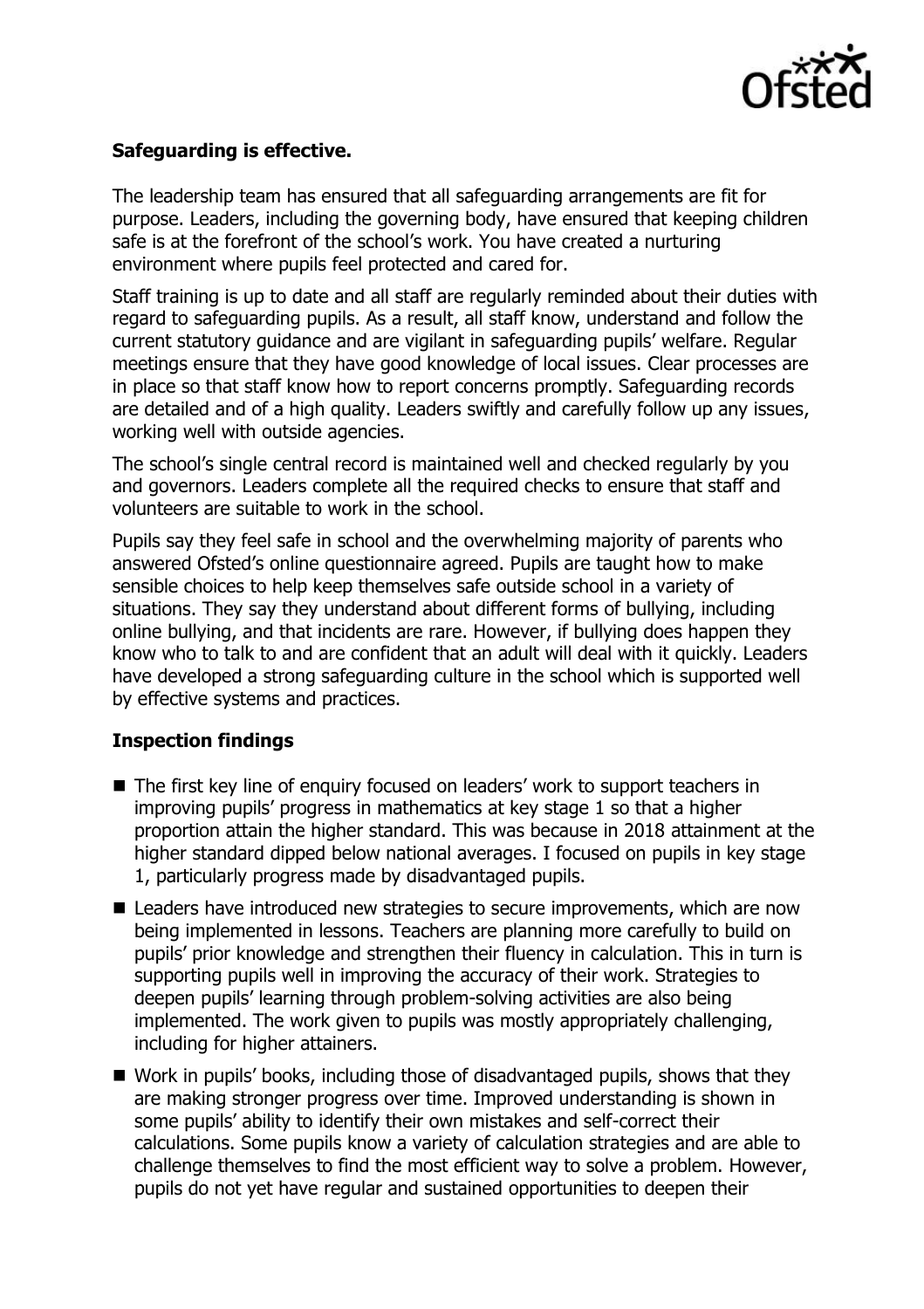

thinking and give reasons for their choices.

- My second key line of enguiry was to explore the effectiveness of leaders' work to improve pupils' progress in reading at key stages 1 and 2. This is because the assessments at the end of key stage 2 in 2018 showed that progress and attainment of boys dipped in comparison to other boys nationally and were below average.
- Leaders were quick to implement new and improved strategies to secure more rapid progress. These begin with more secure teaching of phonics. Teachers ensure that pupils listen attentively to their explanations and accurate modelling of how to read letters and sound them out. Additional adults are used effectively to support pupils through carefully chosen questions and explanations. The school has purchased new books to inspire pupils, particularly boys, to read. They say that they enjoy reading more now because of this.
- We heard pupils reading with confidence and expression. Their reading was mostly accurate and if they came across an unfamiliar word, they used the strategies they had learned to work it out. Pupils also used their skills well to predict what might happen next in the story and were able to explain their reasoning. Pupils in key stage 2 are developing a love for literature and have opinions about their favourite author which they are able to justify. Recent assessment information suggests that boys currently at the school make stronger progress than in the past and are catching up with the girls.
- Finally, we focused on the impact of leaders' actions to improve pupils' attendance and reduce persistent absence. We looked at the attendance of boys, pupils eligible for free school meals and pupils with special educational needs and/or disabilities (SEND). This was because in 2018 rates of absence and persistent absence for these groups of pupils was higher than average.
- You and your staff have worked hard so that the whole school community understands the importance of good attendance. You have used a range of strategies to make improvements, including rewards such as 'amazing attendance' celebrations. You monitor attendance closely, identifying patterns of absenteeism. You have worked closely with families to understand the reasons for pupils' absences and have liaised with external agencies to support the work of the school. As a result, attendance has improved and rates of persistent absence for these groups have fallen. However, attendance remains too low, particularly for pupils eligible for free school meals.

## **Next steps for the school**

Leaders and those responsible for governance should ensure that:

- $\blacksquare$  pupils' progress in mathematics at key stage 1 is further improved by ensuring that pupils are given more opportunities to think more deeply and explain their answers
- $\blacksquare$  pupils' attendance continues to improve, particularly that of pupils eligible for free school meals.